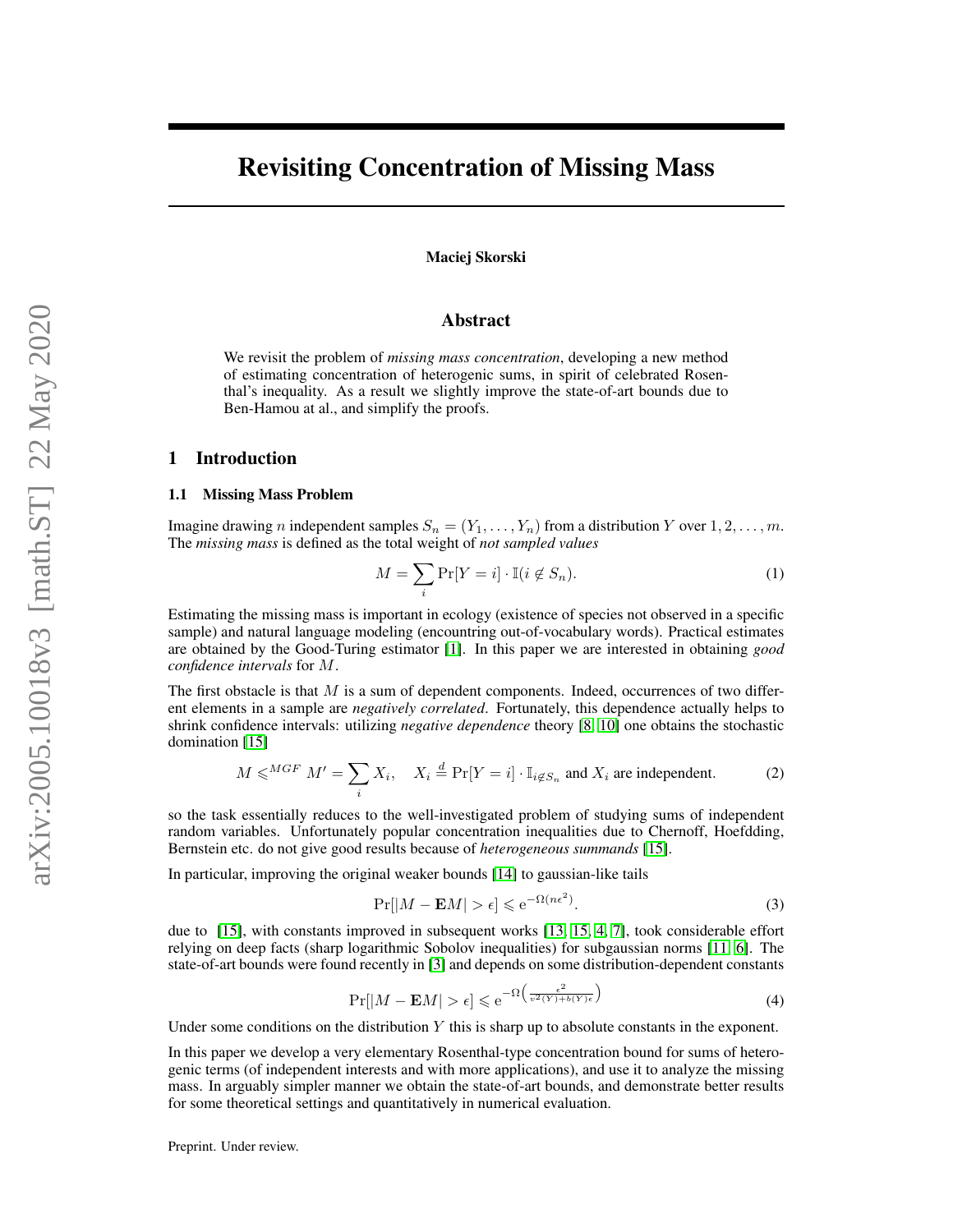### 1.2 Our Contribution

### 1.2.1 Mistake in Exponential Bounds [\[12\]](#page-8-5)

We note that there is a result [\[12\]](#page-8-5) *much superior* tail bounds of  $e^{-\tilde{\Omega}(n\epsilon)}$ . It was ignored in most recent works [\[7,](#page-7-3) [3\]](#page-7-5) and likely contains a mistake. The central idea in [\[12\]](#page-8-5) is to re-group the terms in Equation [\(1\)](#page-0-0) by considering another distribution  $Y'$  which splits or combines weights of Y in such a way that the stochastic domination still holds. The aim is to make the weights more homogeneous so that standard concentration inequalities can be successfully applied. This is different from other works  $[13, 15, 4, 7, 3]$  $[13, 15, 4, 7, 3]$  $[13, 15, 4, 7, 3]$  $[13, 15, 4, 7, 3]$  $[13, 15, 4, 7, 3]$  which work with Y as it is given.

However the technique is critically based on Lemma 9 which claims that "absorption" preserves negative dependency. More precisely consider  $w_i = \sum_j [Y_j = i]$ , the number of occurrences of *i*; then  $w_i$  are negatively dependent; the absorption is understood as redistributing the mass from one bin evenly among others, e.g.  $w'_i = w_i + \frac{w_m}{m-1}$  for  $i = 1, ..., m-1$ . The lemma claims that  $w'_i$ are still negatively dependent by invoking the result for the IID case with  $m - 1$  symbol, but the modified sample doesn't meet the IID assumptions.

### 1.2.2 Technical Result: Bounds for Heterogenic Sums

Although previous works [\[13,](#page-8-3) [15,](#page-8-1) [4,](#page-7-2) [7\]](#page-7-3) emphasize the difficulty in applying "standard bounds", none of them gave a try to well-known bounds developed for *independent heterogenic sums*. We recall the celebrated result due to Rosenthal, with optimal constants found in [\[9\]](#page-7-6) and [\[16\]](#page-8-6).

<span id="page-1-1"></span>**Proposition 1** (Rosenthal's Inequality). Let  $X_i$  be zero-centered random variables and  $k \geq 2$ . Then

$$
\left(\mathbf{E}\left|\sum_{i} X_{i}\right|^{k}\right)^{1/k} \leqslant C \max\left(\sum_{i} \left(\mathbf{E} X_{i}^{2}\right)^{1/2}, \left(\sum_{i} \mathbf{E}|X_{i}|^{k}\right)^{1/k}\right) \tag{5}
$$

*where*  $C = O(k/\log k)$ *. One can also take asymmetric constants* 

$$
\left(\mathbf{E}\left|\sum_{i} X_{i}\right|^{k}\right)^{1/k} \leqslant c \sum_{i} \left(\mathbf{E} X_{i}^{2}\right)^{1/2} + C\left(\sum_{i} \mathbf{E}|X_{i}|^{k}\right)^{1/k} \tag{6}
$$

*where*  $c = O(k^{1/2})$  *and*  $C = O(k)$ *.* 

Already this inequality gives gaussian tails for the missing mass. To further improve we develop the following inequality, which needs to control same terms as in Rosenthal's inequality. The proof is basically one application of the AM-GM inequality!

<span id="page-1-0"></span>**Theorem 1** (Bounds for heterogenic independent sums). Let  $X_i$  for  $i = 1, 2, \ldots, m$  be zero*centered independent random variables. Then for any real* t *it holds that*

$$
\mathbf{E} \exp\left(t\sum_{i=1}^m X_i\right) \leqslant \left(1 + \frac{1}{m}\sum_{k\geqslant 2} \frac{t^k}{k!} \cdot \sum_{i=1}^m \mathbf{E} X_i^k\right)^m.
$$

*Moreover, the equality is achieved when*  $X_i$  *are identitically distributed.* 

Remark 1 (Further improvements). *The AM-GM inequality can be refined for non-identical variables, for example due to* self-improving *properties [\[2\]](#page-7-7). This can be used to improve the confidence interval obtained from Theorem [1](#page-1-0) in numerical computations.*

### 1.2.3 Application: Confidence Bounds for Missing Mass

As a corollary from Proposition [1](#page-1-1) we obtain

<span id="page-1-2"></span>**Corollary 1** (Concentration of Missing Mass). *For*  $\epsilon = O(n^{-1/3})$  *we have that* 

$$
\Pr[|M - \mathbf{E}M| > \epsilon] \le \exp(-\Omega(n\epsilon^2)).\tag{7}
$$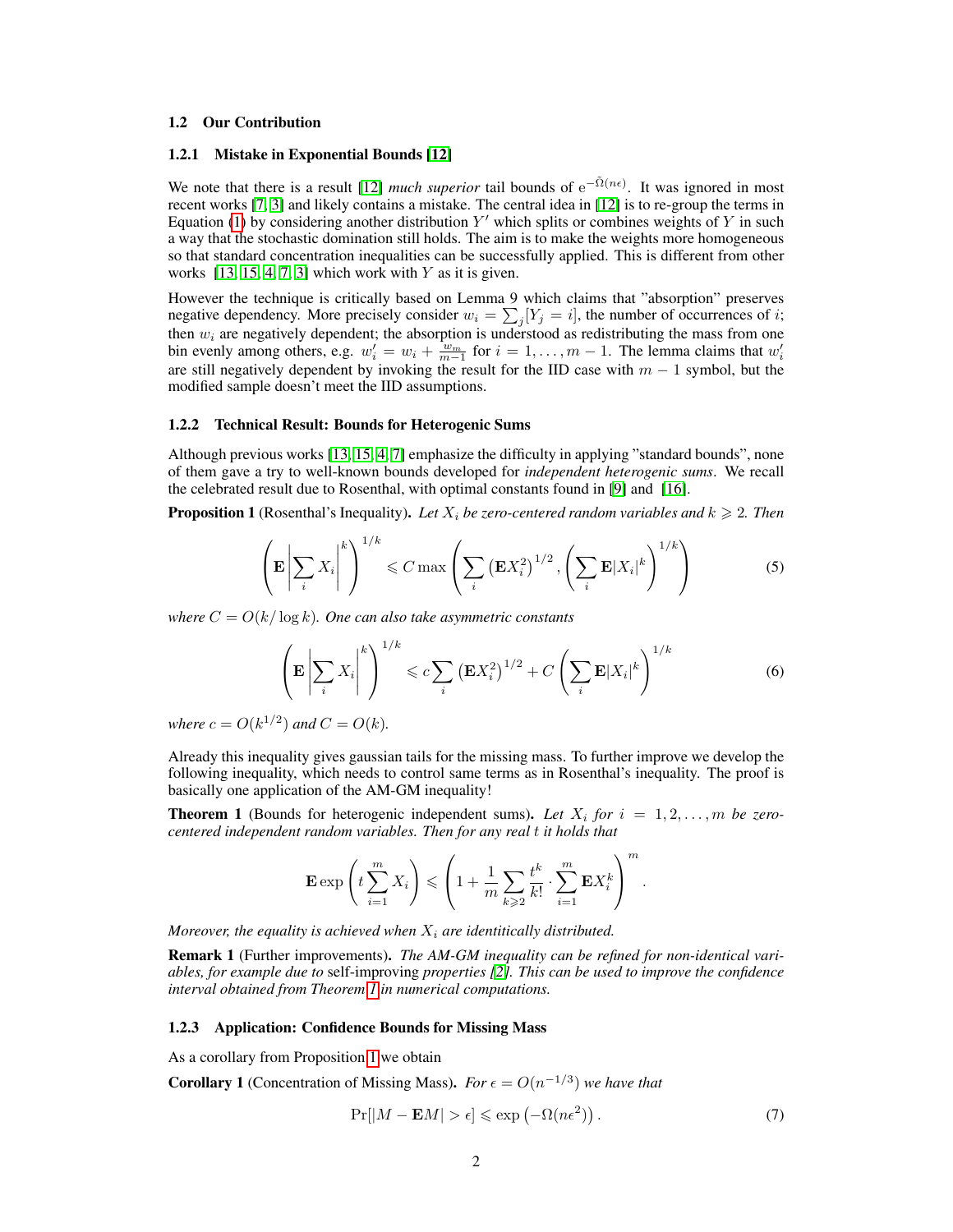Note that this result already has practical applications because the standard deviation of  $M$  can be as big as  $O(n^{-1/2})$  which is much smaller than the covered range  $\epsilon = O(n^{-1/3})$ .

From our key technical result, Theorem [1,](#page-1-0) we easily derive missing mass concentration, improving upon best known bounds [\[3\]](#page-7-5). Our derivation is arguably simpler: we just compute the right-hand side in Theorem [1.](#page-1-0) Also both tails are handled in a single bound, as opposed to previous works.

From now on denote  $p_i = \Pr[Y = i]$  and  $q_i = \Pr[i \notin S] = (1 - p_i)^n$ , then  $X_i \stackrel{d}{=} p_i \text{Bern}(q_i)$ . We show gaussian-like behaviors for tails with *variance proxy* which is a weighted combination of variances of terms appearing in Equation [\(2\)](#page-0-1).

<span id="page-2-0"></span>**Theorem 2** (Concentration of Missing Mass). Let  $\phi = x^{-2}(\exp(x) - 1 - x)$ , fix a real number t *and define the weights*

$$
\theta_i = q_i \phi(tp_iq_i) + (1 - q_i)\phi(tp_i(1 - q_i)).
$$
\n(8)

*and the variance proxy*

$$
\sigma^2 = 2 \sum_{i} \theta_i \mathbf{Var}[X_i]. \tag{9}
$$

*Then the moment generating function (MGF) of the missing mass is bounded by*

$$
\mathbf{E}\exp(t(M - \mathbf{E}M)) \leqslant \left(1 + \frac{t^2\sigma^2}{2m}\right)^m \leqslant \exp\left(\frac{t^2\sigma^2}{2}\right). \tag{10}
$$

**Remark 2** (Bounds are superior wrt Equation [\(4\)](#page-0-2)). We always have  $\text{Var}[X_i] \leq p_i^2 q_i \leq p_i^2 e^{-np_i}$ and  $\theta_i \leqslant \phi(|t|p_i)$  *because*  $\phi$  *is monotone, and also*  $\phi(|t|p_i) \leqslant e^{|t|p_i}$ *. Under the extra assumption*  $|t| \leq n/2$  *we thus obtain*  $\theta_i \textbf{Var}[X_i] \leq p_i^2 e^{-np_i/2}$  *and then*  $\sigma^2 \leq \sum_i p_i^2 e^{-np_i/2} = O(1/n)$  *(see* [\[15\]](#page-8-1)). This implies the bound of  $\exp(O(t^2/n))$  when  $|t| \leq n/2$  for the moment generating function and the tail bound of  $e^{-\Omega(n\epsilon^2)}$  for  $|\epsilon| \leqslant O(1)$  and thus for all  $\epsilon$  (for values  $|\epsilon| > 1$  the tail is zero *because the missing mass is not bigger than 1).*

It is easy to bound the weights for the case of lower tails, since  $\phi(x) \leq \frac{1}{2}$  for negative x. Corollary 2 (Simpler Bound on Lower tails). *For any* t < 0 *the variance proxy is bounded by*

$$
\sigma^2 \leqslant \sum_i \mathbf{Var}[X_i] \tag{11}
$$

*Therefore for*  $v_{-}^{2} = \sum_{i} \textbf{Var}[X_{i}]$  we have (see Prop 3.7 in [\[3\]](#page-7-5))

$$
\mathbf{E}\exp(t(M - \mathbf{E}M)) \leq \exp(t^2 v_{-}^2/2), \quad t < 0. \tag{12}
$$

*By Chernoff 's inequality we get the following bounds*

$$
\Pr[M - \mathbf{E}M < -\epsilon] \leq \exp(-\epsilon^2/2v_-^2), \quad \epsilon > 0. \tag{13}
$$

Remark 3 (Lower tails are "sharp" [\[3\]](#page-7-5)). *This lower tail is considered sharp [\[3\]](#page-7-5), up to a constant in the exponent. This is because for the missing mass problem it is unlikely that negative association concentrate much better than the IID case, and for the IID case the sum cannot concentrate better as gaussian tails (due to Central Limit Theorem).*

Finding simple bounds for the weights in case of upper tails is typically more complex. We show one technique, *poissonization*, which was also used to bound MGFs in [\[3\]](#page-7-5).

<span id="page-2-1"></span>**Proposition 2** (Bounding weights by Poisson occupancy numbers). For  $i = 1, 2, \ldots$  consider *Poisson distributions*  $P_i$  *with expectations*  $np_i$  *(expected occurrences of i in the sample). Let*  $K_r(n) = \sum_i \mathbb{I}(P_i = r)$  *(counts the number of distributions that output r).* We then have

$$
\mathbf{E}K_r(n) = \sum_i e^{-np_i} \frac{(np_i)^r}{r!}
$$
 (14)

*and the variance proxy is bounded by*

$$
\sigma^2 \leq 2t^{-2} \sum_{r \geq 2} \left(\frac{t}{n}\right)^r \mathbf{E} K_r(n). \tag{15}
$$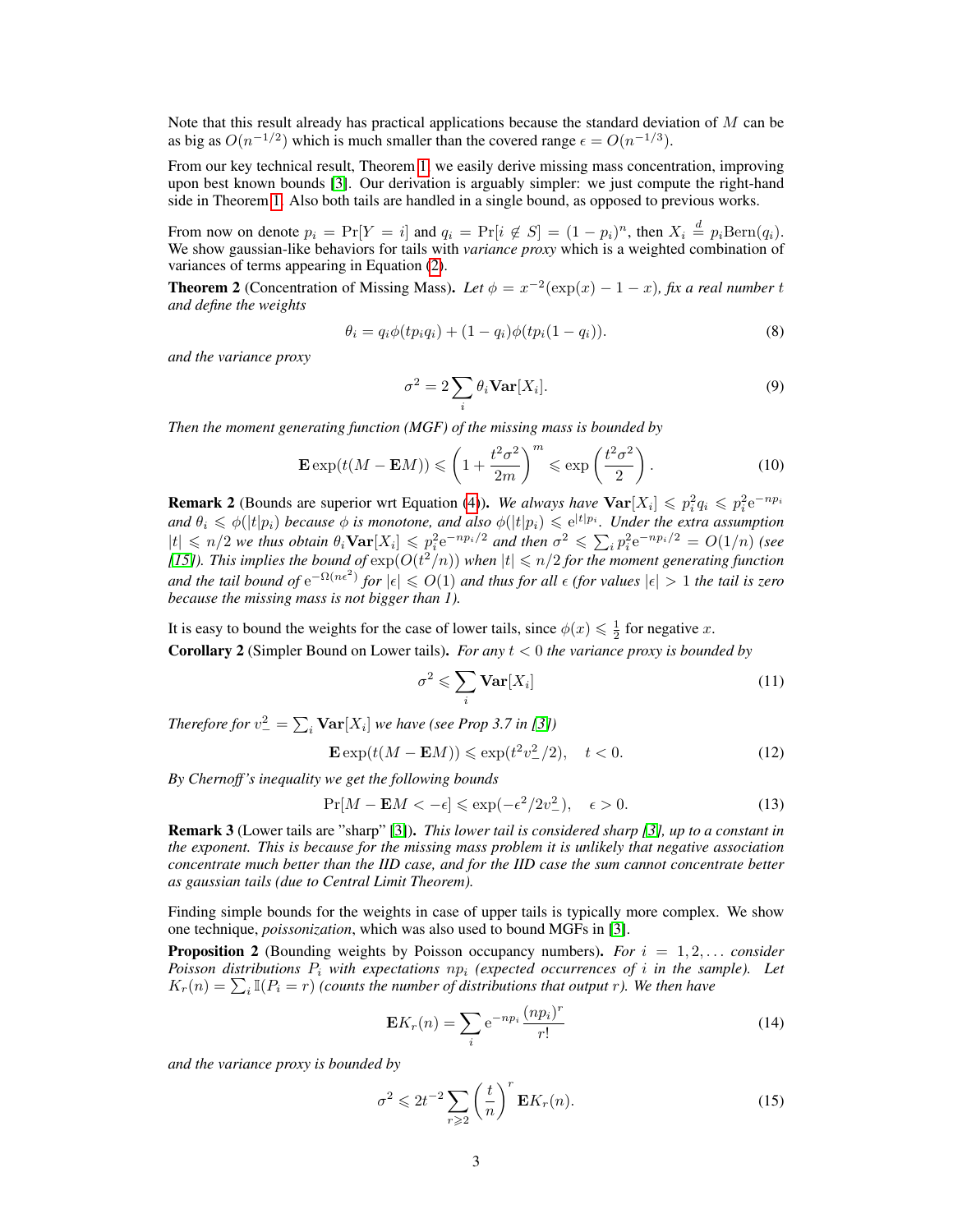Since the right-hand side as defined above is increasing in t for  $t > 0$  we obtain a simpler version **Corollary 3** (Simpler Bound on Upper tails). *In particular for*  $v_+^2 = 2n^{-2} \sum_{r \geq 2} \mathbf{E} K_r(n)$  *one has* 

$$
\mathbf{E}\exp(t(M - \mathbf{E}M)) \leq \exp(n^2 v_+^2/2), \quad 0 < t \leq n. \tag{16}
$$

Tail bounds can be obtained by Chernoff's inequality.

Remark 4 (Comparison with [\[3\]](#page-7-5)). *We compare this with Theorem 3.9 in [\[3\]](#page-7-5). Their result has the* right-hand side of  $\exp\left(\frac{t^2v_+^2}{2(1-t/n)}\right)$  with the same same  $v_+$ , thus our exponent is strictly better (their *exponent becomes unbounded for* t *close to* n*).*

As a side note we point out that the upper tail in [\[3\]](#page-7-5) is missing some assumptions, for example  $t > n$  is allowed but gives the MGF smaller than 1, which contradicts Jensen's inequality (centered r.vs. have MGF at least 1).

Below we point out limitations of poissonized bounds.

Remark 5 (Limitation of Poissonization). *The heart of poissonization is the approximation*

$$
\mathbf{Var}[Y_i] \approx p_i^2 e^{-np_i} = n^{-2} \Pr[\text{Poiss}(\lambda = np_i) = 2]
$$

which overestimates when  $p_i = o(n^{-1})$ . This becomes clear when we study the birthday paradox setting. Even when  $p_i = \Omega(n^{-1})$  the approximation may still loose a constant factor which has *visible impacts on confidence intervals. This becomes apparent in our numerical experiments.*

### 1.2.4 Application: Flexible Bernstein's Inequality

Our bound in Theorem [1](#page-1-0) implies the *Flexible Bernstein Inequality* considered in [\[5\]](#page-7-8). In vast majority of cases Bernstein's inequality is stated for bounded random variables, but this variant is *much more powerful*, as it requires only an appropriate control of moments and handles terms of different magnitude. This is important in the context of difficulties in missing mass estimation highlighted by previous authors, and for many other settings.

<span id="page-3-1"></span>**Corollary 4** (Flexible Bernstein's Inequality). Let  $X_i$  be independent and such that

$$
\sum_{i} \mathbf{E}(X_i^+)^k \leqslant \frac{k!v^2b^{k-2}}{2} \tag{17}
$$

for some positive parameters  $b, v$ . Let  $S = \sum_i X_i$ . Then we have

$$
\mathbf{E}\exp(tS) \leqslant \exp\left(\frac{v^2t^2}{1-tb}\right), \quad |t| < b^{-1} \tag{18}
$$

*which implies the tail bound*

$$
\Pr[S > \epsilon] \leqslant e^{-\Omega\left(\frac{\epsilon^2}{v^2 + b\epsilon}\right)}.
$$
\n<sup>(19)</sup>

Remark 6 (Exact constants). *The constants for the tail can be optimized as in [\[5\]](#page-7-8).*

One can show that this inequality *easily* implies Equation [\(4\)](#page-0-2)! Indeed, we consider centered random variables  $X_i - \mathbf{E} X_i$  and from our discussion on the application of Rosenthal's inequality we see that  $b = O(1/n)$  and  $v^2 = O(1/n)$ . For the missing mass  $\epsilon \leq 1$ , we obtain the tail  $e^{-\Omega(n\epsilon^2)}$ .

#### 1.2.5 Application: Missing Mass in Birthday Paradox

We revisit Example 2 from [\[3\]](#page-7-5), which discuss the missing mass problem in the *birthday paradox* setting. We have m elements uniformly distributed so that  $p_i = \frac{1}{m}$  for  $i = 1, ..., m$ , and  $n =$  $\Theta(m^{1/2})$ . The authors of [\[3\]](#page-7-5) show that they were not able to obtain matching (up to constants in exponents) bounds on the lower and upper tail, because missmatching variance proxies  $v^2_+$  and  $v^2_-$ .

<span id="page-3-0"></span>We solve this problem and obtain matching lower and upper tails.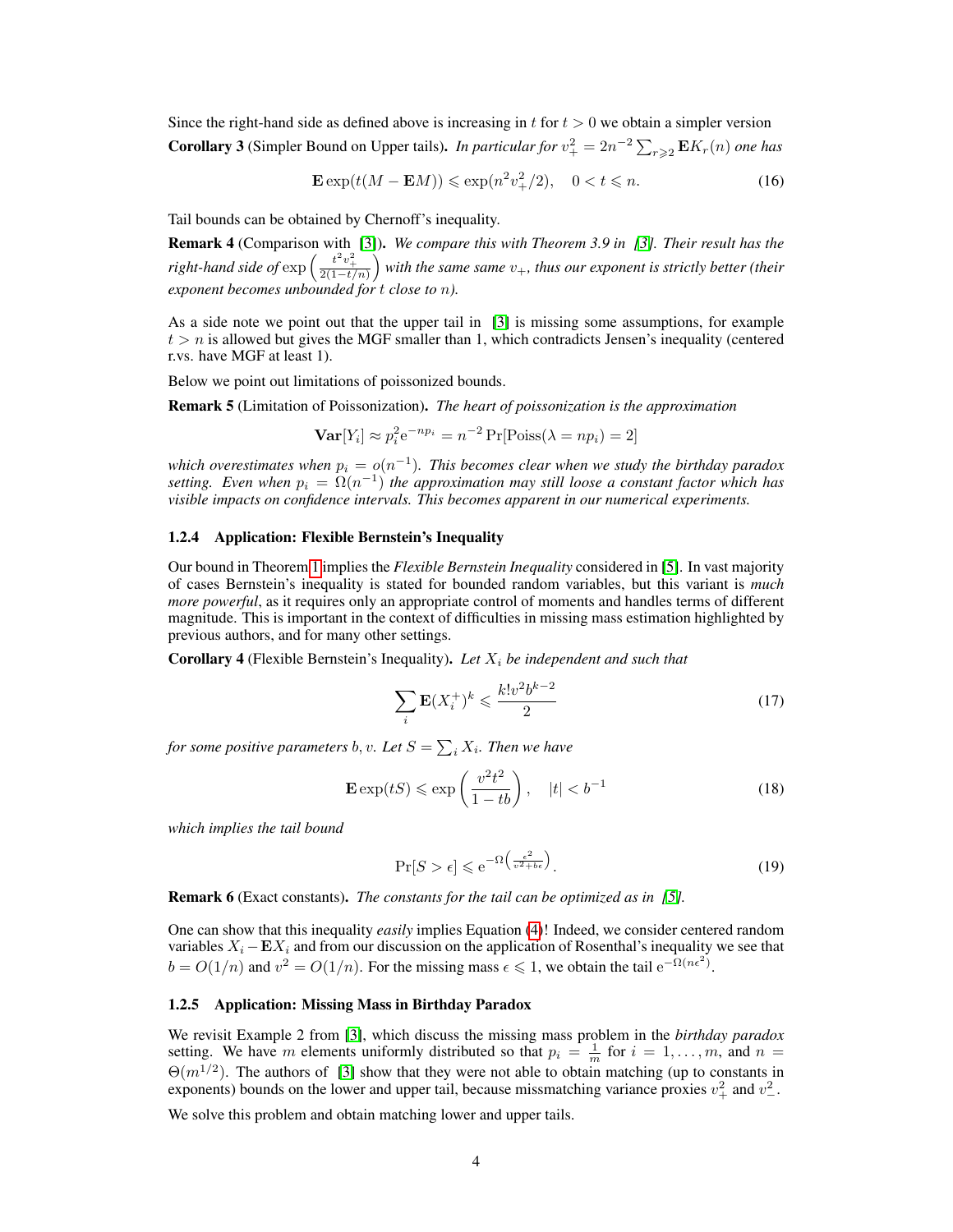Corollary 5 (Confidence for Missing Mass in Birthday Paradox). *For the setting as above let* σ P **orollary 5** (Confidence for Missing Mass in Birthday Paradox). For the setting as above let  $\sigma^2 =$ <br> $\frac{m}{n-1}$  **Var**[Y<sub>i</sub>]. *Then we have*  $\sigma^2 = \Theta(n^{-3})$  *and the upper tail is* 

$$
\Pr[M - \mathbf{E}M > \epsilon] \le \exp\left(-\Omega(\epsilon^2/\sigma^2)\right), \quad \epsilon > 0. \tag{20}
$$

*Therefore the upper and lower tail are both*  $e^{-\Omega(n^3 \epsilon)}$ . In other words the confidence interval are

$$
M \in [\mathbf{E}M - \epsilon, \mathbf{E}M + \epsilon] \quad w.p. \quad 1 - e^{-\Omega(n^3 \epsilon^2)}.
$$
 (21)

**Remark 7** (Variance proxy). We can show that  $\text{Var}[M] = \Theta(\sigma^2)$ , thus by the IID approximation *we don't overestimate the variance by more than a constant factor!*

**Remark 8** (Super-linear exponent). *Note that the bound is better by a factor*  $\Omega(n^2)$  *from the simple bound in Equation* [\(4\)](#page-0-2)*. This is a nice example showing that replacing* n *by a distribution-dependent constant leads to huge improvements.*

### 1.2.6 Numerical Evaluation

To fairly compare with [\[3\]](#page-7-5) we don't use their Theorem 3.9 but Proposition 3.8 which is bit stronger (and doesn't seem to suffer from issues with the range of  $t$ ). We find that our bounds give much better numerical estimates, likely due to constants in the exponents.

For starter we consider sampling from 4 elements with probabilities  $p_1 = 0.1, p_2 = 0.2, p_3 =$  $0.3, p_4 = 0.4$ , number of samples  $n = 10$  and  $\epsilon = 0.25$ . The bound we obtain using Theorem [2](#page-2-0) is much better than when using poissonization, see Figure [1.](#page-4-0)



<span id="page-4-0"></span>Figure 1: Optimization of negative exponent in Chernoff's inequality using weighted variances (this paper) and poissonization ([\[3\]](#page-7-5)). Our method improves confidence bounds by a factor of 5.

Then we move to a wider evaluation, summarized in Table [1.](#page-4-1) We sampled weights  $p_i$  at random following Dirichlet distribution with parameter  $\alpha = \frac{1}{2}$  (which gives uninformative prior). We ob-

| $\,m$ | av. missing mass |      | $\log p$ improvement $\int$ std error |    |
|-------|------------------|------|---------------------------------------|----|
| 30    | 0.07             | 0.01 | J.30                                  |    |
|       |                  |      |                                       | 44 |

<span id="page-4-1"></span>Table 1: Summary of empirical evaluation.

serve significant improvement, particularly for larger values of  $\epsilon$ . The code is made available on [https://github.com/maciejskorski/missing\\_mass](https://github.com/maciejskorski/missing_mass).

# 2 Preliminaries

The moment generating function of a random variable is  $MGF<sub>X</sub>(t) = \mathbf{E}e^{tX}$ . The standard tool for deriving concentration inequalities is Chernoff's inequality, which states that  $Pr[X > \epsilon]$  <  $e^{-t\epsilon} \cdot \mathbf{E}e^{tX}$  for any real t; the best bound is obtained by optimizing the choice of t. The best choice of t is equivalent to maximizing  $t\epsilon - \log \text{MGF}_X(t)$  over t, e.g. finding the Legendre's dual of  $log MGF_X$ .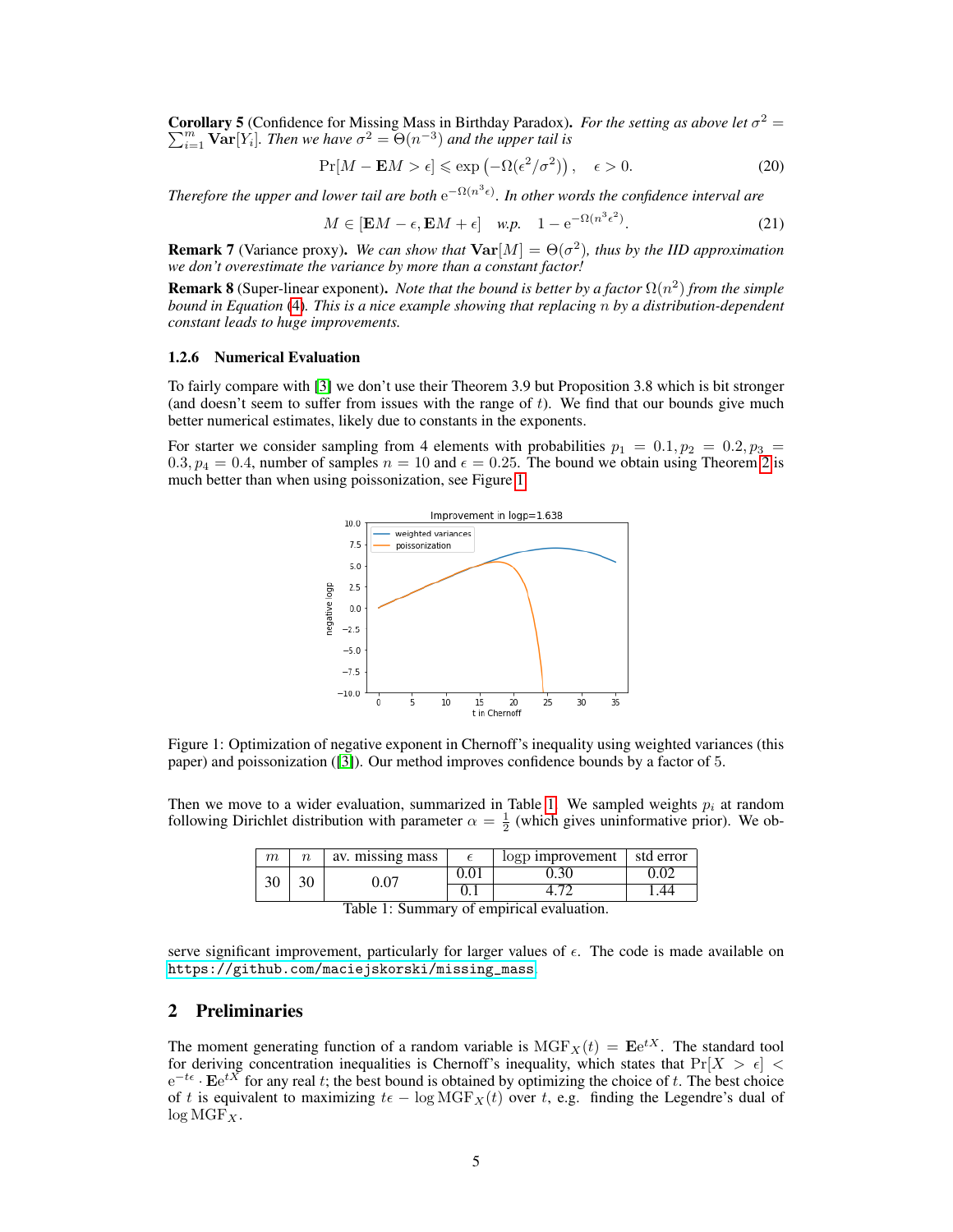# 3 Proofs

### 3.1 Proof of Theorem [1](#page-1-0)

By independence we have

$$
\mathbf{E} \exp\left(t\sum_{i=1}^{n} X_i\right) = \prod_{i=1}^{n} \mathbf{E} \exp(tX_i)
$$
 (22)

We write the right side as  $\prod_i(1 + z_i)$  where  $z_i = \mathbf{E} \exp(tX_i) - 1$  and apply the AM-GM inequality

$$
\mathbf{E} \exp\left(t \sum_{i=1}^{n} X_i\right) = \prod_{i=1}^{n} (1 + z_i) \leqslant \left(1 + n^{-1} \sum_{i=1}^{n} z_i\right)
$$
 (23)

(we have  $z_i \geqslant 0$  by Jensen's inequality and zero-mean property). The result follows by utilizing the Taylor's expansion  $\mathbf{E} \exp(tX_i) - 1 = \sum_{k \geq 1} \frac{t^k}{k!} \mathbf{E} |X_i|^k$  and the fact that  $X_i$  are centered, so that terms with  $k = 1$  vanish.

### <span id="page-5-0"></span>3.2 Proof of Theorem [2](#page-2-0)

Recall that for the missing mass problem it suffices to derive concentration bounds for

$$
M = \sum_{i} X_i \tag{24}
$$

with *independent summands* distributed as

$$
X_i \stackrel{d}{=} p_i \cdot \text{Bern}(q_i), \quad q_i = (1 - p_i)^n, \quad p_i = \Pr[Y = i]. \tag{25}
$$

We shall apply Theorem [1](#page-1-0) with  $X_i$  replaced by  $X_i - \mathbf{E} X_i$  (so that they are centered as required). By definition

$$
\mathbf{E}|X_i - \mathbf{E}X_i|^k = p_i^k \cdot (q_i(1 - q_i)^k + (1 - q_i)q_i^k) = q_i p_i^k (1 - q_i)^k + (1 - q_i) p_i^k q_i^k \tag{26}
$$

Define  $\phi(x) = x^{-2}(\exp(x) - 1 - x)$ . Summing over k in the equation above we obtain for every i

$$
\sum_{k\geqslant 2} \frac{t^k}{k!} \mathbf{E}|X_i - \mathbf{E}X_i|^k = q_i (tp_i (1 - q_i))^2 \phi(tp_i (1 - q_i)) + (1 - q_i)(tp_i q_i)^2 \phi(tp_i q_i)
$$
(27)

Since  $\text{Var}[Y_i] = p_i^2 q_i (1 - q_i)$  we have

$$
\sum_{k\geqslant 2} \frac{t^k}{k!} \mathbf{E}|X_i - \mathbf{E}X_i|^k = t^2 \cdot \mathbf{Var}[Y_i] \cdot \left( q_i \phi(tp_i q_i) + (1 - q_i) \phi(tp_i (1 - q_i) \right) \tag{28}
$$

The lemma now gives

$$
\mathbf{E}[e^{t(M - \mathbf{E}M)}] \leq (1 + t^2 \sigma^2/n)^n \leq e^{t^2 \sigma^2}
$$
 (29)

where  $\sigma^2 = \sum_i (q_i \phi(tp_iq_i) + (1 - q_i)\phi(tp_i(1 - q_i))\textbf{Var}[Y_i]$ . This finishes the proof of the moment generating function bound.

### 3.3 Proof of Corollary [1](#page-1-2)

We derive a bound on the moments.

**Claim 1.** *For*  $k \geq 2$  *we have* 

$$
\left(\sum_{i} \mathbf{E}|X_i - \mathbf{E}X_i|^k\right)^{1/k} = k \cdot O(n^{-1+1/k})\tag{30}
$$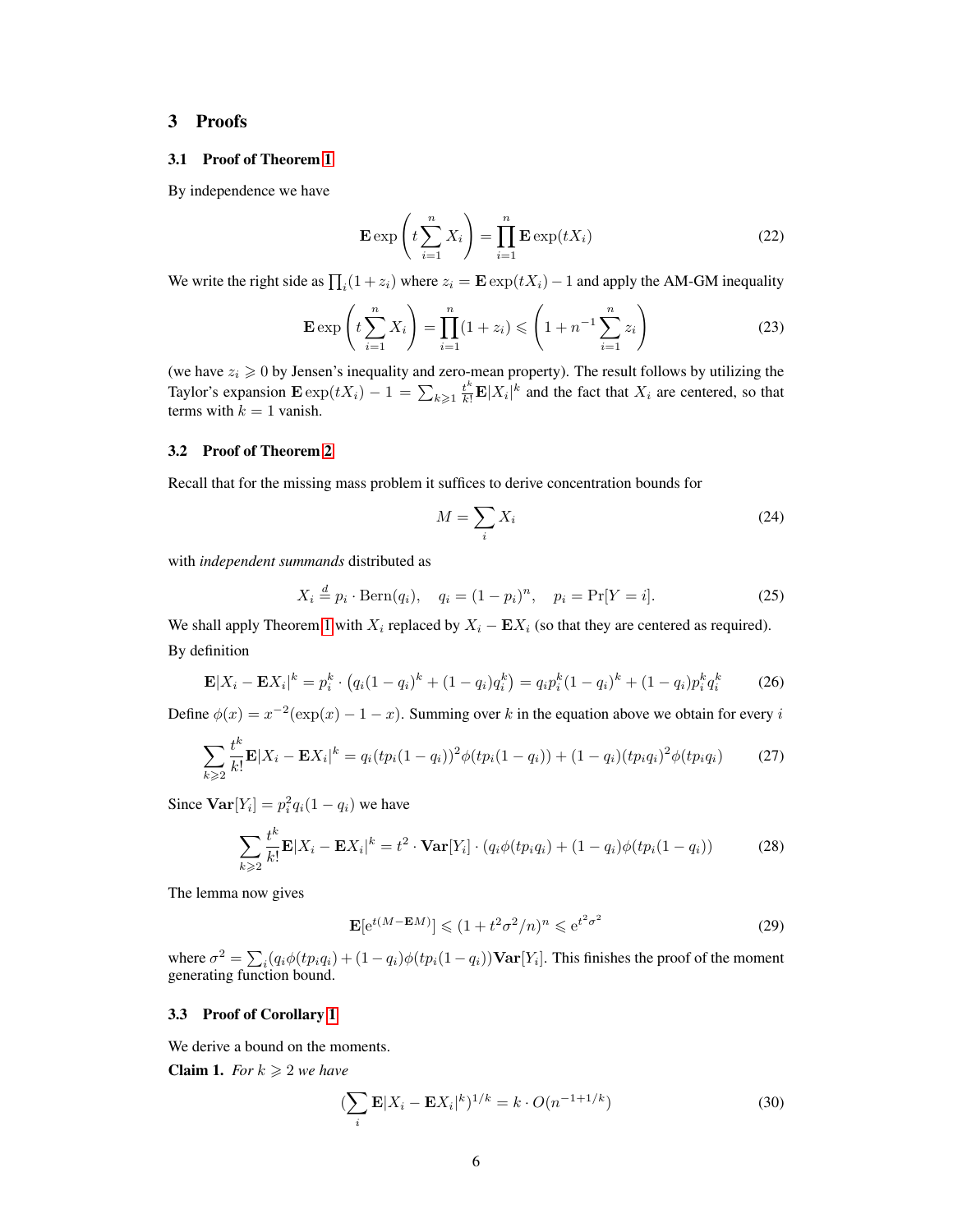*Proof of Claim.* Since  $|X_i - \mathbf{E}X_i| \leq p_i$  we have  $\mathbf{E}|X_i - \mathbf{E}X_i|^k \leq p_i^{k-2} \mathbf{Var}[X_i]$ , and thus

$$
\mathbf{E}|X_i - \mathbf{E}X_i|^k \leqslant p_i^k e^{-np_i} \tag{31}
$$

Note that the function  $p \to p^k e^{-np}$  for  $k, n > 0$  is maximized for  $p = k/n$ , therefore we have

$$
\sum_{i} \mathbf{E}|X_i - \mathbf{E}X_i|^k \leqslant \sum_{i} p_i \cdot (k/n)^{k-1} e^{-k} \leqslant (k/e)^{k-1} \cdot n^{1-k} \tag{32}
$$

which gives the claimed bound.

 $\Box$ 

Now Proposition [1](#page-1-1) implies

$$
\left(\mathbf{E}\left|\sum_{i}(X_{i}-\mathbf{E}X_{i})\right|^{k}\right)^{1/k} = O(k^{1/2}n^{-1/2}) + O(k^{2}n^{-1+1/k}).
$$
\n(33)

Let's compare the two terms on the right-hand side. We have  $k^2n^{-1+1/k} = O(k^{1/2}n^{-1/2})$  if and only if  $n^{1/k} k^{3/2} = O(n^{1/2})$ . This is true as long  $k = O(n^{1/3})$ ; this is because the derivative test shows that the left side is decreases when  $k < 2/3 \cdot \log n$  and increases when  $k > 2/3 \cdot \log n$  thus the maximum occurs at  $k = 2$  or  $k = \Theta(n^{1/3})$ . Thus

$$
\left(\mathbf{E}\left|\sum_{i}(X_{i}-\mathbf{E}X_{i})\right|^{k}\right)^{1/k} = O(k^{1/2}n^{-1/2}), \quad k = O(n^{1/3}).
$$
\n(34)

By applying Markov's inequality we obtain the tail bound of  $\exp(-\Omega(n\epsilon^2))$  provided that  $n\epsilon^2 =$  $O(n^{1/3})$  or  $\epsilon = O(n^{-1/3})$ . Here we formally need something stronger than stochastic domination of MGFs, namely the domination of moments which also follows by negative dependence.

### 3.4 Proof of Proposition [2](#page-2-1)

Note that  $\text{Var}[Y_i] \leq \mathbf{E}(Y_i)^2 = p_i^2 q_i \leqslant p_i^2 e^{-np_i}, \theta_i \leqslant \phi(tp_i)$  and  $\phi(x) = \sum_{r \geqslant 2} \frac{x^{r-2}}{r!}$  $\frac{1}{r!}$ , therefore

$$
\sigma^2 = 2 \sum_i \theta_i \mathbf{Var}[Y_i] \leq 2 \sum_i p_i^2 e^{-np_i} \sum_{r \geq 2} \frac{(tp_i)^{r-2}}{r!} = 2t^{-2} \sum_{r \geq 2} \left(\frac{t}{n}\right)^r \mathbf{E} K_r(n). \tag{35}
$$

### 3.5 Proof of Corollary [5](#page-3-0)

We use the notation as in Section [3.2,](#page-5-0) that is we consider independent  $X_i = p_i \text{Bern}(q_i)$ , where  $p_i = 1/m$  and  $q_i = (1 - p_i)^n$ . **Claim 2.** We have  $EM = 1 - \Theta(n^{-1})$ .

*Proof of Claim.* We have  $EM = \sum_i EX_i$  and  $EX_i = p_i(1 - p_i)^n$ . Since all  $p_i$  are equal we get  $\mathbf{E}M = (1 - 1/m)^n$ . Since  $1/m \cdot n = \Theta(1/n)$  we have  $\mathbf{E}M = 1 - \Theta(n^{-1})$ .

Since  $M \leq 1$  it follows that we can restrict to  $\epsilon = 1 - M = O(1/n)$  when discussing tails (for bigger values of  $\epsilon$  the true tail probability is zero so the bounds hold trivially).

**Claim 3.** We have  $\text{Var}[X_i] = \Theta(n^{-5})$ , and thus  $\sum_i \text{Var}[X_i] = \Theta(n^{-3})$ .

*Proof of Claim.* By definition  $\text{Var}[X_i] = p_i^2 q_i (1 - q_i)$ . Since  $q_i = (1 - p_i)^n$  and since  $p_i \cdot n =$  $\Theta(1/n)$  we have  $q_i = 1 - \Theta(1/n)$ , therefore  $\overline{\text{Var}[X_i]} = \Theta(m^{-2}n^{-1})$ .

Consider now the weights  $\theta_i$ , we have **Claim 4.** *For any*  $t = O(n^2)$  *we have*  $\theta_i = \Theta(1)$ *.*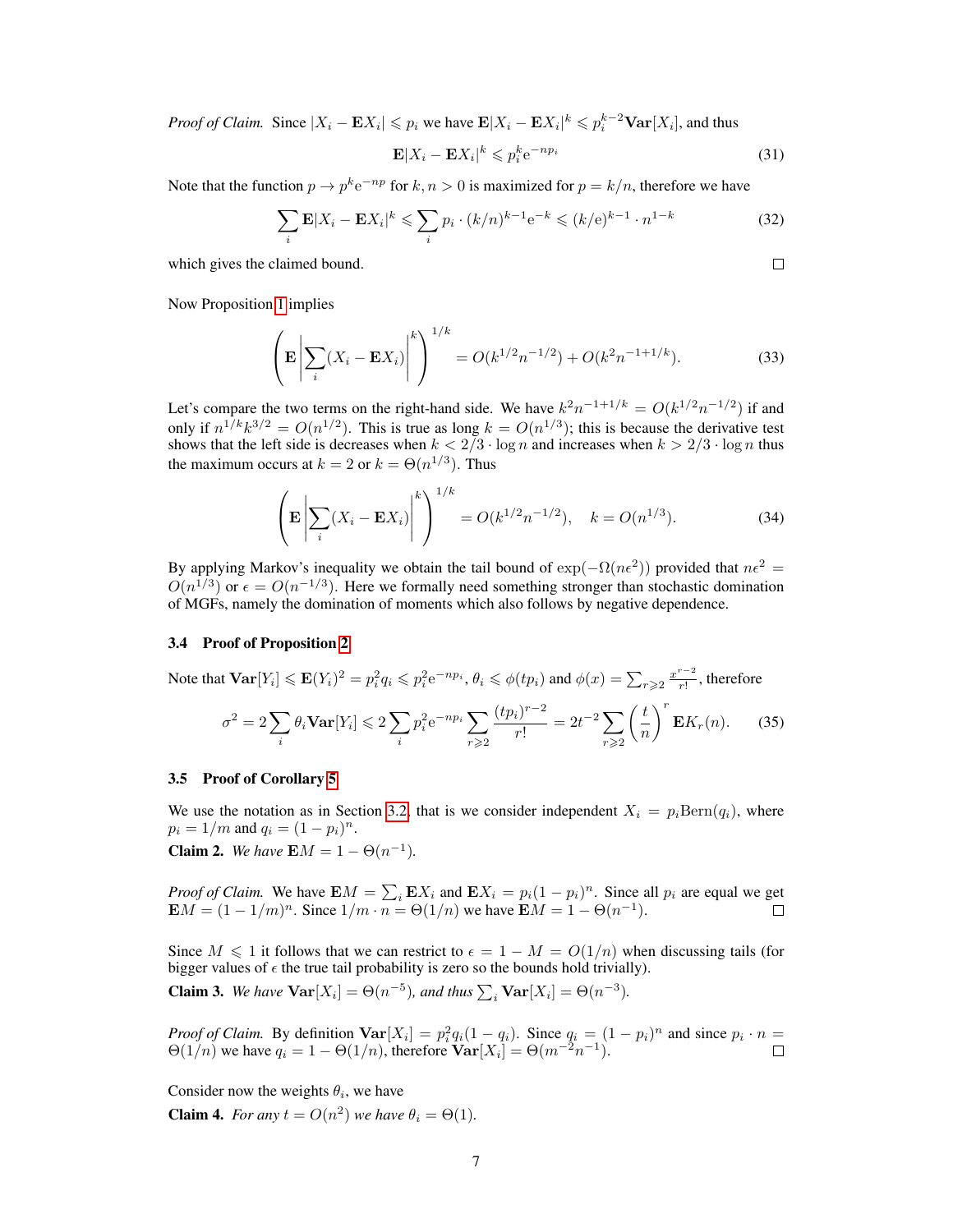*Proof of Claim.* Since  $p_i = 1/m = O(1/n^2)$  and  $t = O(n^2)$  we have  $tp_i = O(1)$ . Since  $\phi$  is bounded around zero, and  $\phi(0) = 1/2$  we have  $\phi(x) = \Theta(1)$  for  $x = O(1)$ . Since  $tp_i(1 - q_i) \le$  $tp_i = O(1)$  and  $tp_iq_i \leq tp_i = O(1)$  we conclude that  $\phi(tp_iq_i) = \Theta(1)$  and  $\phi(tp_i(1-q_i)) = \Theta(1)$ .<br>Now the weight  $\theta_i$  is a convex combination of those two, and thus  $\theta_i = \Theta(1)$  as well. Now the weight  $\theta_i$  is a convex combination of those two, and thus  $\theta_i = \Theta(1)$  as well.

Now we have  $\sum_i \theta_i \textbf{Var}[X_i] = \Theta(n^{-3})$  when  $0 < t \leqslant n^2$ , so by Theorem [2](#page-2-0) we obtain

**Claim 5.** *For the setup as above and*  $\sigma^2 = \Theta(n^{-3})$  *we have* 

$$
\mathbf{E}\exp(t(M - \mathbf{E}M)) \leq \exp(O(t^2\sigma^2)), \quad 0 < t \leq n^2. \tag{36}
$$

This is known to imply, by Chernoff's inequality [\[17\]](#page-8-7), the Bernstein-type bound

$$
\Pr[M - \mathbf{E}M \geqslant \epsilon] \leqslant \exp\left(-\frac{c \cdot \epsilon^2}{\sigma^2 + \epsilon/n^2}\right). \tag{37}
$$

for a universal constant c. Since we proved that we can assume  $\epsilon = O(1/n)$ , we get  $\epsilon/n^2 =$  $O(\sigma^2/n)$  because  $\sigma^2 = \Theta(n^{-3})$ . Therefore the tail bound simplifies to  $e^{-\Omega(\epsilon^2/\sigma^2)}$ .

### 3.6 Proof of Corollary [4](#page-3-1)

We note that  $\mathbf{E} X_i^k \leq \mathbf{E} (X_i^+)^k$  for any positive integer k, therefore in Theorem [1](#page-1-0) we get the bound

$$
\mathbf{E} \exp\left(tS\right) \leqslant \left(1 + \frac{v^2 t^2}{m} \sum_{k \geqslant 2} \frac{t^{k-2} b^{k-2}}{2}\right)^m = \left(1 + \frac{v^2 t^2}{m(1 - tb)}\right)^m \tag{38}
$$

where in the second step we assume  $|tb| < 1$ ; the bound on the moment generating function follows by the inequality  $(1+x/m)^m \leqslant \exp(x)$  for positive x and m. The tail bound follows by Chernoff's inequality and some optimization of the parameter (see for example [\[17\]](#page-8-7)).

# 4 Numerical Comparison

## References

- <span id="page-7-0"></span>[1] Jayadev Acharya, Yelun Bao, Yuheng Kang, and Ziteng Sun. Improved bounds for minimax risk of estimating missing mass. In *2018 IEEE International Symposium on Information Theory (ISIT)*, pages 326–330. IEEE, 2018.
- <span id="page-7-7"></span>[2] JM Aldaz. Selfimprovemvent of the inequality between arithmetic and geometric means. *arXiv preprint arXiv:0807.1788*, 2008.
- <span id="page-7-5"></span>[3] Anna Ben-Hamou, Stephane Boucheron, Mesrob I Ohannessian, et al. Concentration inequal- ´ ities in the infinite urn scheme for occupancy counts and the missing mass, with applications. *Bernoulli*, 23(1):249–287, 2017.
- <span id="page-7-2"></span>[4] Daniel Berend, Aryeh Kontorovich, et al. On the concentration of the missing mass. *Electronic Communications in Probability*, 18, 2013.
- <span id="page-7-8"></span>[5] Stéphane Boucheron, Gábor Lugosi, and Pascal Massart. *Concentration inequalities: A nonasymptotic theory of independence*. Oxford university press, 2013.
- <span id="page-7-4"></span>[6] V Buldygin and K Moskvichova. The sub-gaussian norm of a binary random variable. *Theory of probability and mathematical statistics*, 86:33–49, 2013.
- <span id="page-7-3"></span>[7] Prafulla Chandra and Andrew Thangaraj. Concentration and tail bounds for missing mass. In *IEEE International Symposium on Information Theory, ISIT 2019, Paris, France, July 7-12, 2019*, pages 1862–1866. IEEE, 2019.
- <span id="page-7-1"></span>[8] Devdatt P Dubhashi and Desh Ranjan. Balls and bins: A study in negative dependence. *BRICS Report Series*, 3(25), 1996.
- <span id="page-7-6"></span>[9] Rustam Ibragimov and Sh Sharakhmetov. On an exact constant for the rosenthal inequality. *Theory of Probability & Its Applications*, 42(2):294–302, 1998.